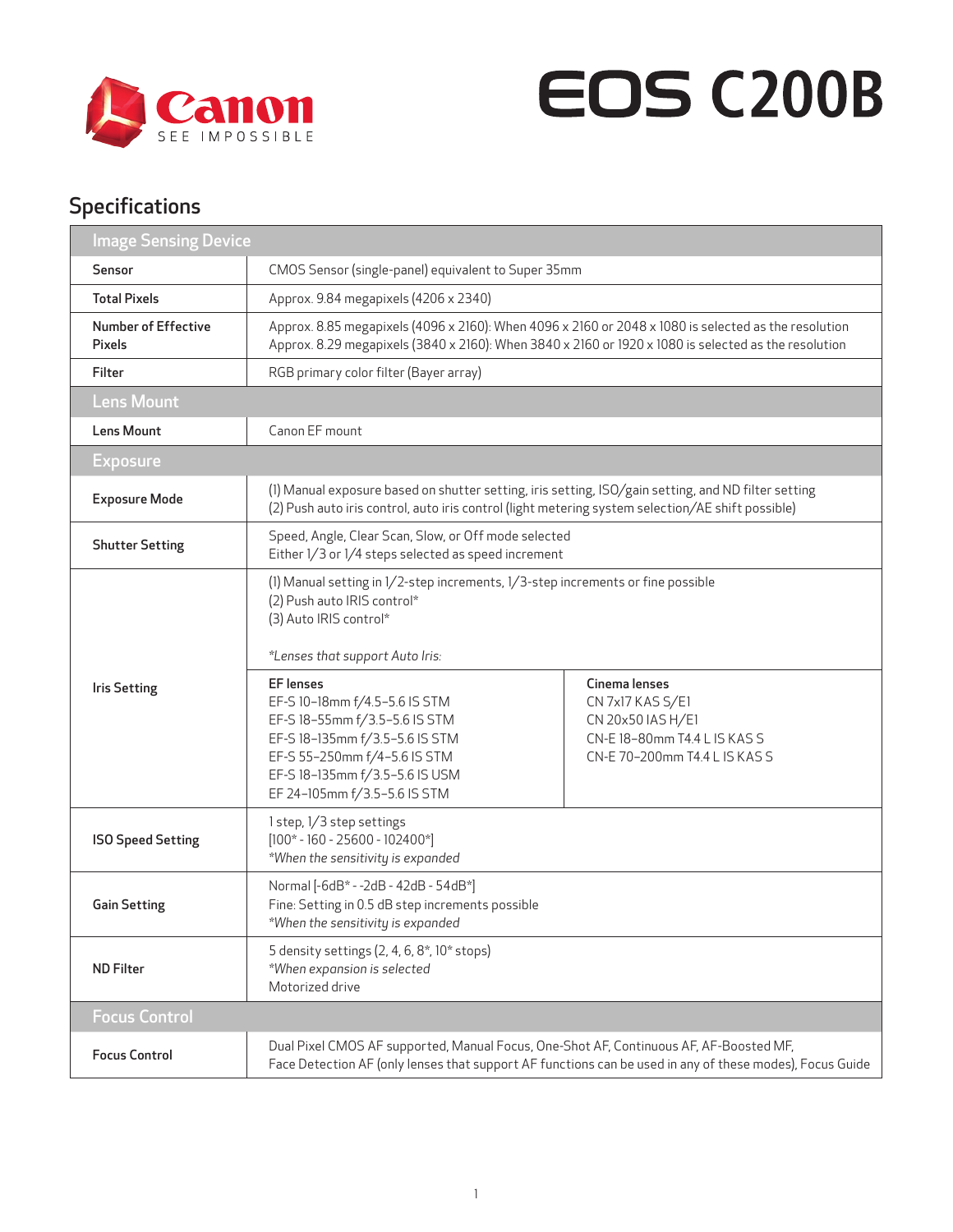| <b>White Balance</b>                                |                                                                                                                                |                                                                                                                                                                                                                                                                                                                                                  |  |  |
|-----------------------------------------------------|--------------------------------------------------------------------------------------------------------------------------------|--------------------------------------------------------------------------------------------------------------------------------------------------------------------------------------------------------------------------------------------------------------------------------------------------------------------------------------------------|--|--|
|                                                     | AWB, Kelvin setting (setting range: 2000K to 15000K/-20CC to +20CC), Daylight, Tungsten, Set A, Set B)<br><b>White Balance</b> |                                                                                                                                                                                                                                                                                                                                                  |  |  |
| <b>Frame Rate</b>                                   |                                                                                                                                |                                                                                                                                                                                                                                                                                                                                                  |  |  |
| <b>Frame Rate</b>                                   |                                                                                                                                | (1) 59.94 Hz mode (59.94P/29.97P/23.98P)<br>(2) 50.00 Hz mode (50.00P/25.00P)<br>(3) 24.00 Hz mode (24.00P)                                                                                                                                                                                                                                      |  |  |
| <b>Dynamic Range</b>                                |                                                                                                                                |                                                                                                                                                                                                                                                                                                                                                  |  |  |
| <b>Dynamic Range</b>                                |                                                                                                                                | Canon Log 3: 1600% (ISO 800 or above)<br>Canon Log/Wide DR: 800% (ISO 400 or above)                                                                                                                                                                                                                                                              |  |  |
| <b>Video Formats</b>                                |                                                                                                                                |                                                                                                                                                                                                                                                                                                                                                  |  |  |
| <b>RAW</b>                                          | Video                                                                                                                          | Codec: Cinema RAW Light<br>Resolution: 4096 x 2160<br>Bit Depth: 10 bit (59.94P/50.00P), 12 bit (29.97P/23.98P/25.00P/24.00P)<br>Bit Rate: 1 Gbps                                                                                                                                                                                                |  |  |
|                                                     | Audio                                                                                                                          | Linear PCM: 16 bit / 48 kHz / 4 channels                                                                                                                                                                                                                                                                                                         |  |  |
| MP4                                                 | Video                                                                                                                          | Codec: MPEG-4 AVC/H.264<br>Resolution: 3840 x 2160 / 1920 x 1080<br>Bit Rate: 150 Mbps (3840 x 2160), 35 Mbps (1920 x 1080)<br>Color Sampling: YCC420 8 bit                                                                                                                                                                                      |  |  |
|                                                     | Audio                                                                                                                          | MPEG-4 AAC-LC (16 bit / 48 kHz / 2 channels)<br>Linear PCM (16 bit / 48 kHz / 4 channels)                                                                                                                                                                                                                                                        |  |  |
| MP4<br>(Proxy)                                      | Video                                                                                                                          | Resolution: 2048 x 1080<br>Bit Rate: 35 Mbps<br>Color Sampling: YCC420 8 bit                                                                                                                                                                                                                                                                     |  |  |
|                                                     | Audio                                                                                                                          | MPEG-4 AAC-LC (16 bit / 48 kHz / 2 channels)<br>Linear PCM (16 bit / 48 kHz / 4 channels)                                                                                                                                                                                                                                                        |  |  |
| <b>Recording Media</b>                              |                                                                                                                                |                                                                                                                                                                                                                                                                                                                                                  |  |  |
| <b>Recording Media</b>                              |                                                                                                                                | (1) CFast <sup>™</sup> card (1 slot): RAW movies<br>Only CFast™ 2.0 with VPG-130 is supported<br>(2) SD card (2 slots): Recording of MP4 movies, photos (JPEG), custom pictures, menus and other<br>data possible                                                                                                                                |  |  |
| <b>Time Code</b>                                    |                                                                                                                                | Drop frame* or non-drop frame<br>Rec run, free run, regeneration<br>*In 59.94P/29.97P mode only                                                                                                                                                                                                                                                  |  |  |
| Rec Mode (MP4 Recording)                            |                                                                                                                                | Slow motion recording, pre-recording, frame recording, interval recording                                                                                                                                                                                                                                                                        |  |  |
| <b>Other Recording Functions</b><br>(MP4 Recording) |                                                                                                                                | Relay recording, double slot recording                                                                                                                                                                                                                                                                                                           |  |  |
| Others                                              |                                                                                                                                | Custom picture setting, black balance adjustments, color bars, peaking display, zebra display, My Menu<br>setting, fan, waveform monitor display, assignable buttons (1-17), key lock, marker display, enlarged<br>display, custom display, peripheral illumination correction, GPS support (GP-E2), monaural microphone,<br>and other functions |  |  |